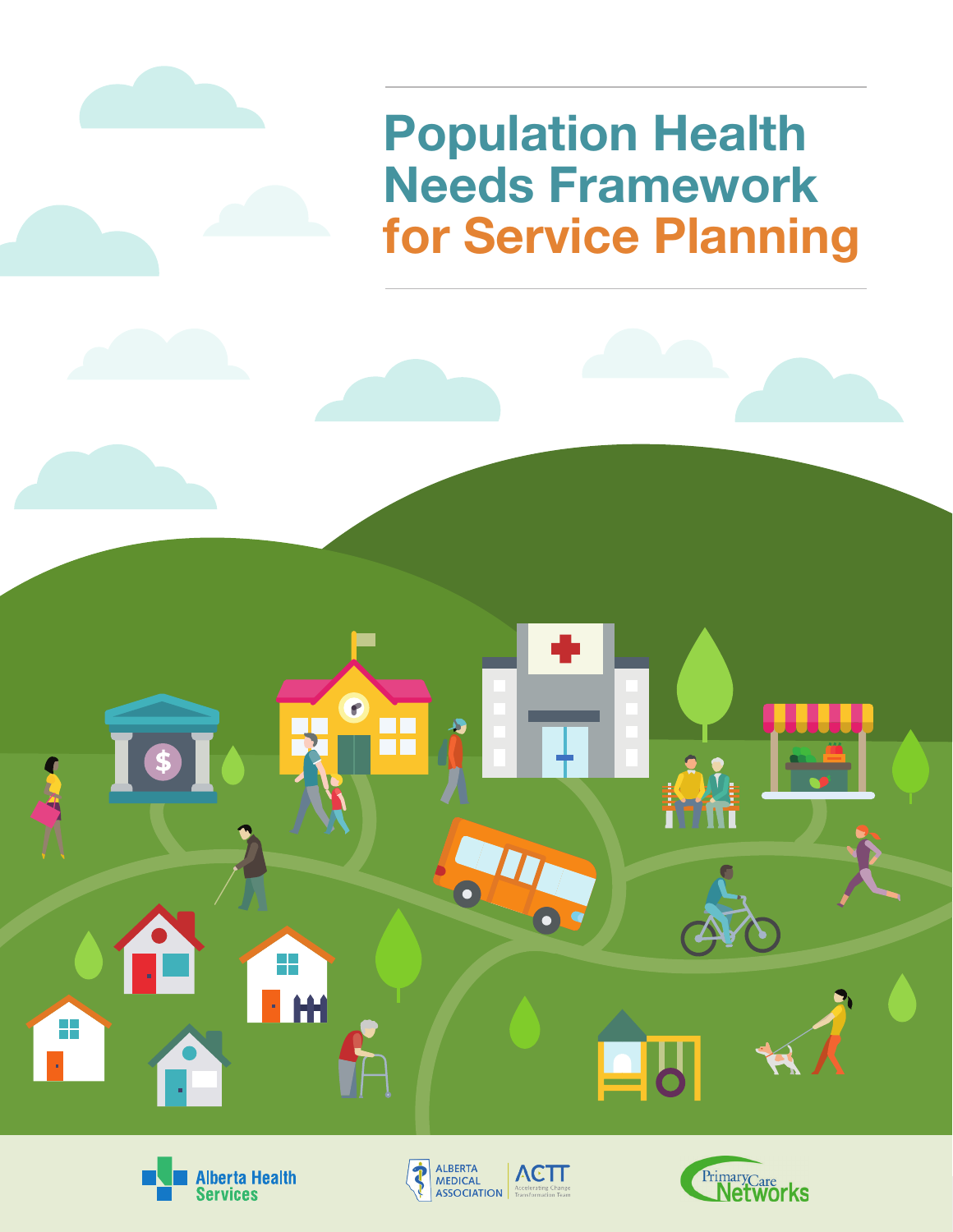## Introduction

Service planning is "a deliberative process through which decision-makers plan where and what health services will be delivered in a jurisdiction." In Alberta, healthcare service planning decision-makers do not use a consistent approach to address the health needs of Alberta's populations in their planning processes. Often, healthcare service planning is based on healthcare utilization rather than what matters to the communities and population we serve. Therefore, the aim of the co-developed population health needs framework is to support decision makers (i.e. any stakeholder, service provider, or service partner involved in service planning) and identify opportunities to improve health and well-being of Albertans and their communities.

It is envisioned that the Population Health Needs Framework for Service Planning and its accompanying User's Guide will be used by AHS Zone, PCN, and community partners to jointly plan services across the continuum of care. The purpose of the framework overall is to help identify and address population health needs and plan services by shifting away from a medical focus towards wellness, while improving population health outcomes and supporting health equity.

#### Framework Objectives:

To create a common agenda (e.g. understanding of health needs; service planning processes; application to a variety of health agencies, services, and programs).

1

To develop a shared measurement system that uses a common set of indicators to monitor performance of population health and health of populations, inform service planning, track progress, and promote improvement and accountability.

2

3

To align and coordinate mutually reinforcing activities across sectors (i.e. serve as a guide for service planners).

Findings from the academic literature, grey literature, an interview analysis, and a Modified Delphi process were used to identify essential elements of population health needs. From this process, six domains of population health needs, which are broad determinants proven to influence health, were identified. The Population Health Needs Framework for Service Planning has been structured around these six domains.

To further support users of the Framework, this user guide was created. The guide provides activities and tools such as coalition building; journey mapping; and personas that healthcare, social services and community stakeholders can use together to identify and prioritize what matters most to community members.

The following two pages were created to guide stakeholders and partners as a standalone document during service planning.

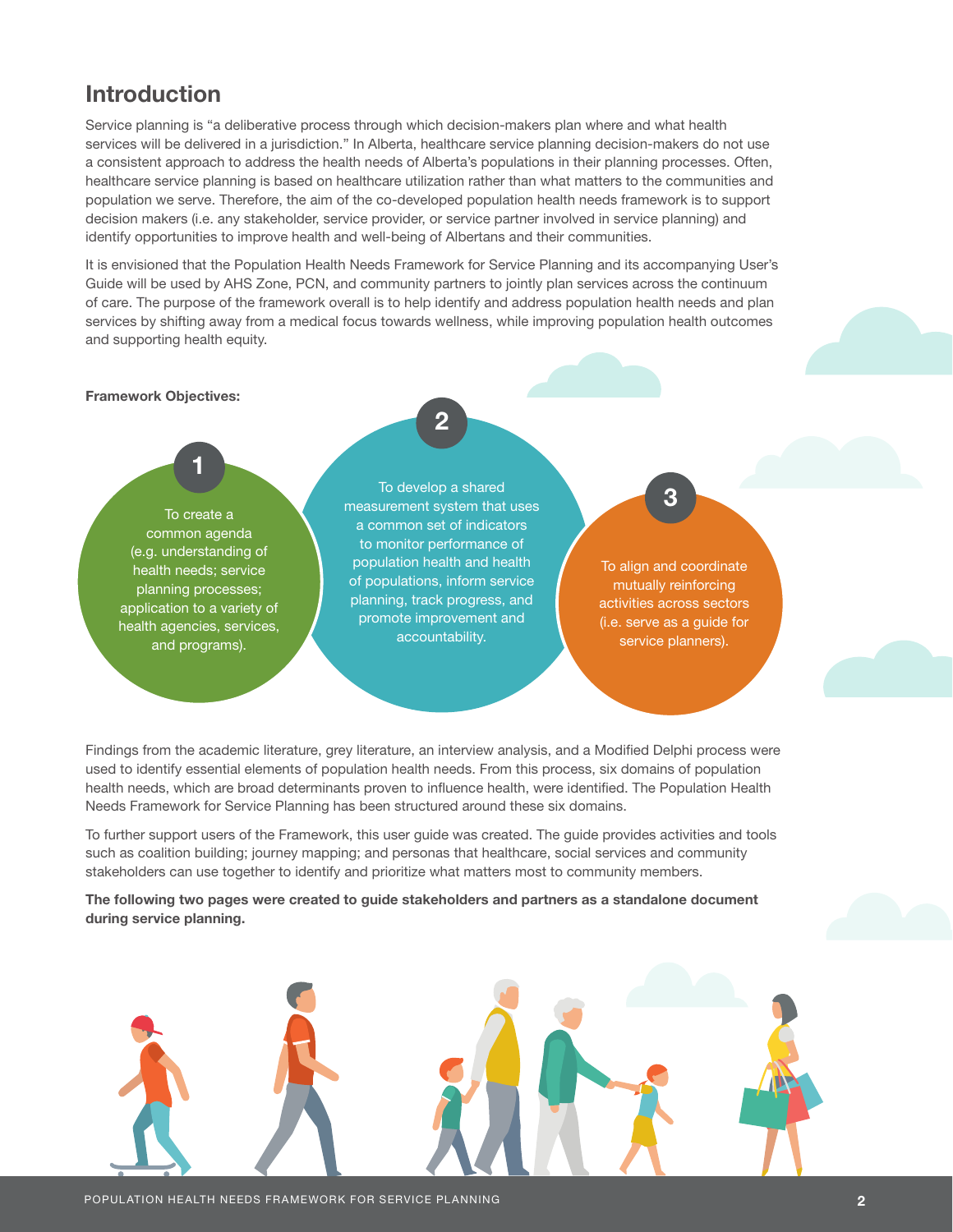# How might we plan for services that address population health needs?

Identifying and addressing population health needs requires an understanding of what matters most to the individuals who live, work, and play in communities across Alberta.

When services are planned based on what matters most to our communities, it shifts attention away from a medical focus towards wellness (well-being) over the life course while improving population health outcomes and supporting health equity.

Health needs broadly relate to physical, biological and mental health; built environment; social environment; natural environment; community adaptiveness and resilience; and the socioeconomic and political context.

Service planning across sectors is enabled by appropriate governance and pre-existing structures, collective impact and collaboration, and continuity and coordination of services.



Population Health Needs: Identifying and addressing population health needs requires an understanding of what matters most to the individuals who live, work, and play in communities across Alberta. When services are planned based on what matters most to our communities, it shifts the focus towards wellness (wellbeing) over the life course while improving population health outcomes and supporting health equity. Health needs broadly relate to physical, biological and mental health, built environment, social environment, natural environment, community adaptiveness and resilience, and the socioeconomic and political context. Service planning across sectors is enabled by appropriate governance and pre-existing structures, collective impact, collaboration, and continuity and coordination of services.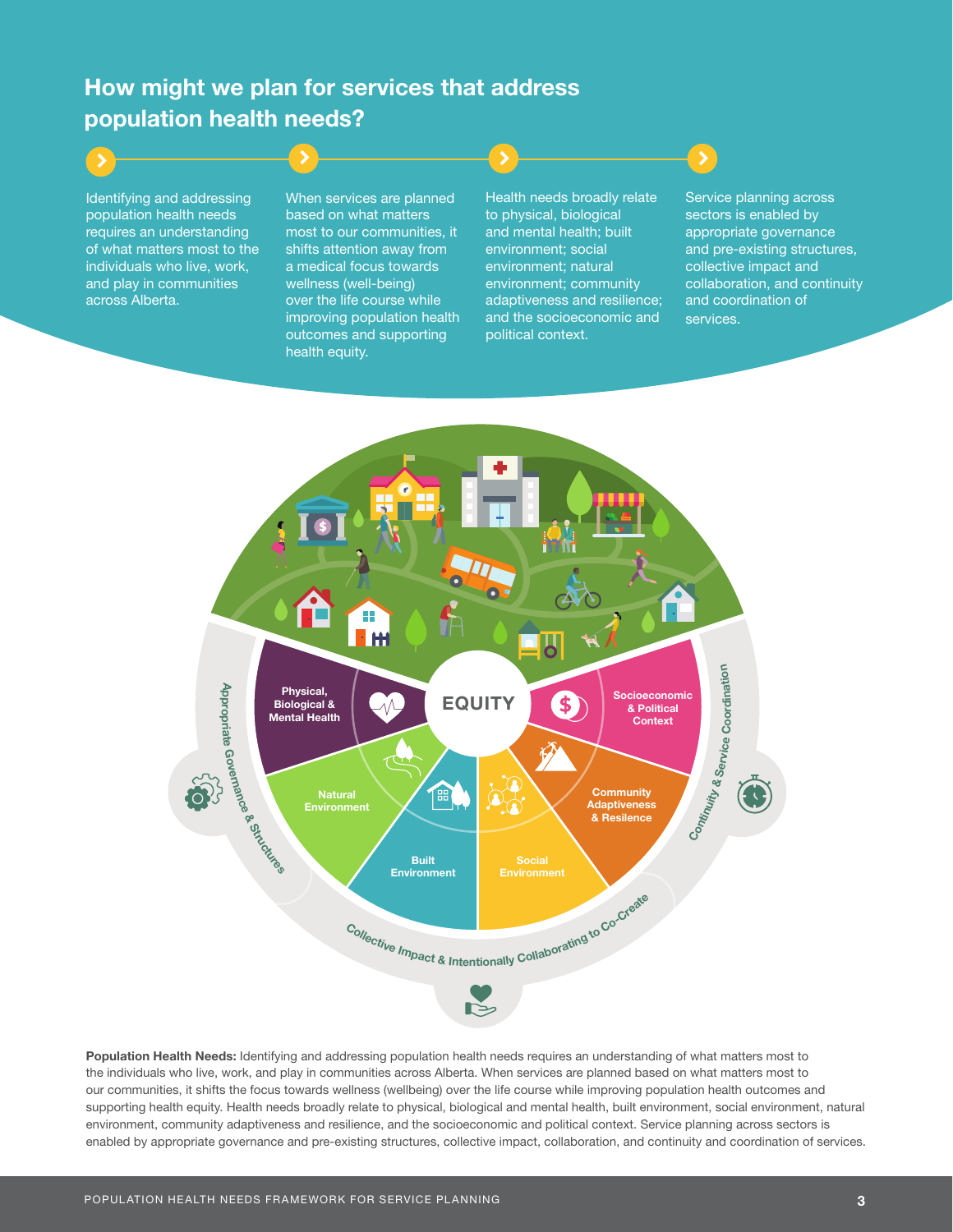## How to Begin Addressing Population Health Needs

Consider the following high level questions to consider as you begin planning services appropriate for your community and determine where it makes sense for you to begin the conversation. All questions are important for addressing population health needs, but the order in which they are considered and/or enacted will vary by context and across organizations and partners in service planning.

> Who do you see co-designing services together in your community?

> > What lens do our potential address health needs?

What are the values of our community partners around the table?

> How might we bring the lived experience into a conversation about services?

What types of information are available to support service planning?

> How might we prioritize needs together for communities?

What are the ideas and actions that we can agree upon together to begin addressing priority needs?

WANT TO LEARN MORE? See the Population Health Needs Framework User's Guide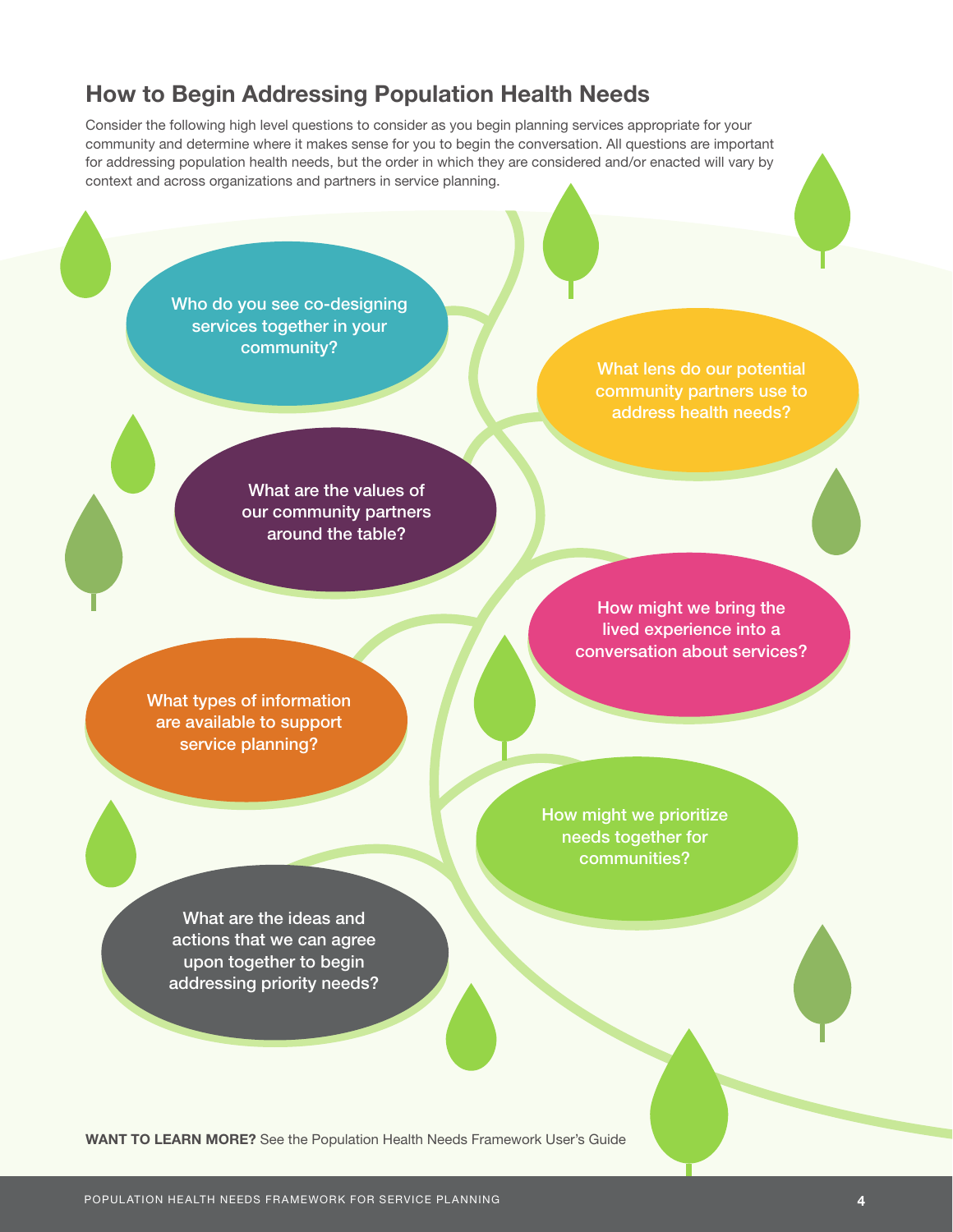## Domains of Population Health Needs



Figure Adapted from National Association of Community Health Centers PRAPARE Toolkit<sup>1</sup>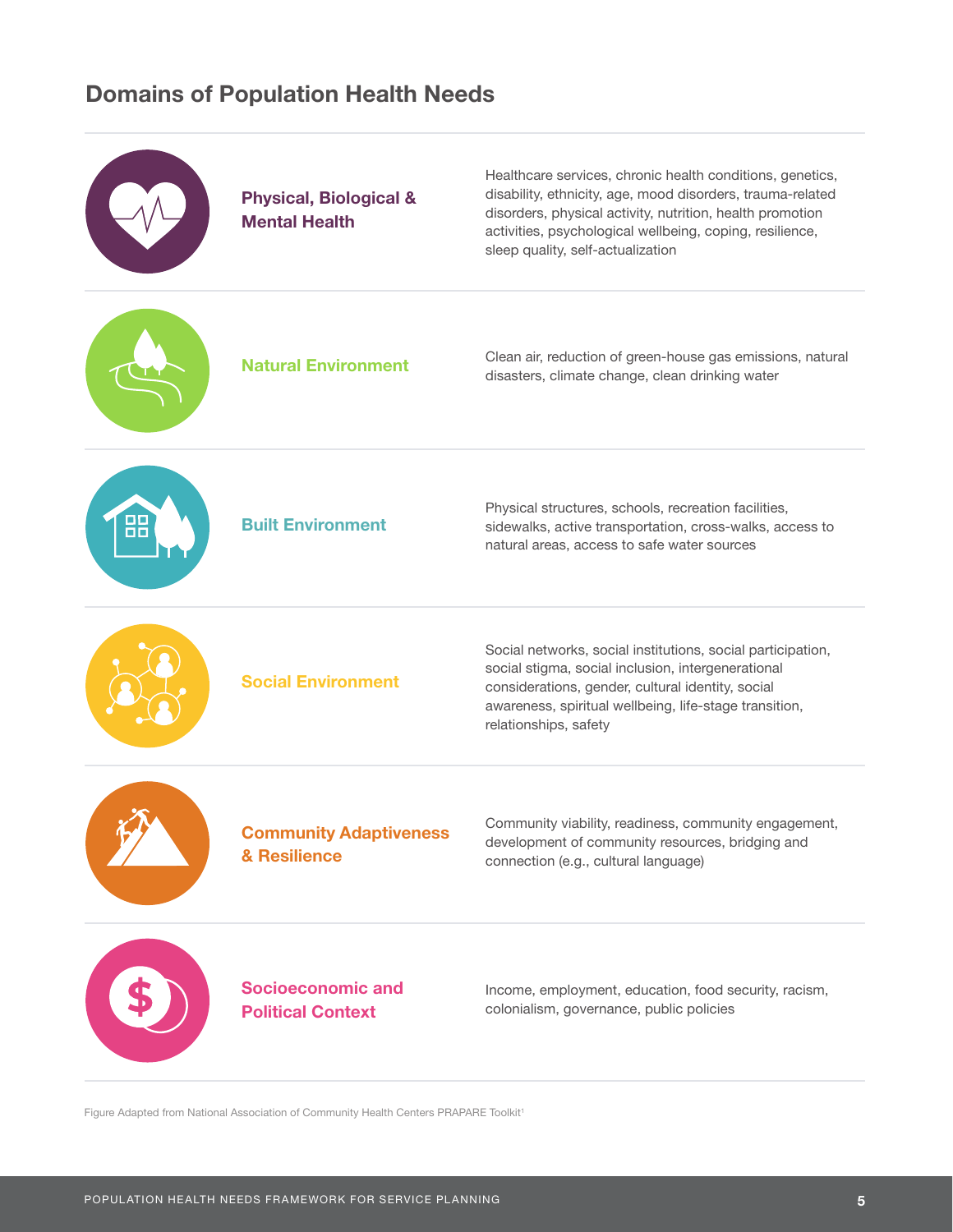

## Physical, Biological & Mental Health

Healthcare services, chronic health conditions, genetics, disability, ethnicity, age, mood disorders, trauma-related disorders, physical activity, nutrition, health promotion activities, psychological wellbeing, coping, resilience, sleep quality, self-actualization.

## Description of Domain:

The individual factors that impact physical, biological, and mental health and influence the discrepancy between one's health, desired health status, and the ideology of living well. These factors are complex and interconnected. They are also influenced by health beliefs, as well as intentional or unintentional actions that influence health, sensitive periods throughout the life course, and the social and physical environment<sup>2</sup>.

### Related Domains:



- 1. Care organizations, care providers, and care teams provide acceptable, accessible, and appropriate care programs and services tailored to account for differences in health outcomes that arise from individual factors and critical periods of development (e.g., early childhood development). These programs and services can positively influence biological, physical, and mental health<sup>3</sup> and result in greater well-being for the individual receiving care.
- 2. Care organizations provide effective, safe, appropriate, holistic, and integrated care, focusing on preventative strategies that promote healthy lifestyles and reduce or manage chronic conditions. These strategies take into account cultural and developmental needs/abilities, as well as influencers of selfmanagement behaviors<sup>4</sup>.
- 3. Care providers and care teams recognize the influence and ability of social, built, and natural environments to enhance care continuity to improve prevention and management of disease and improve health quality of life<sup>5</sup>.

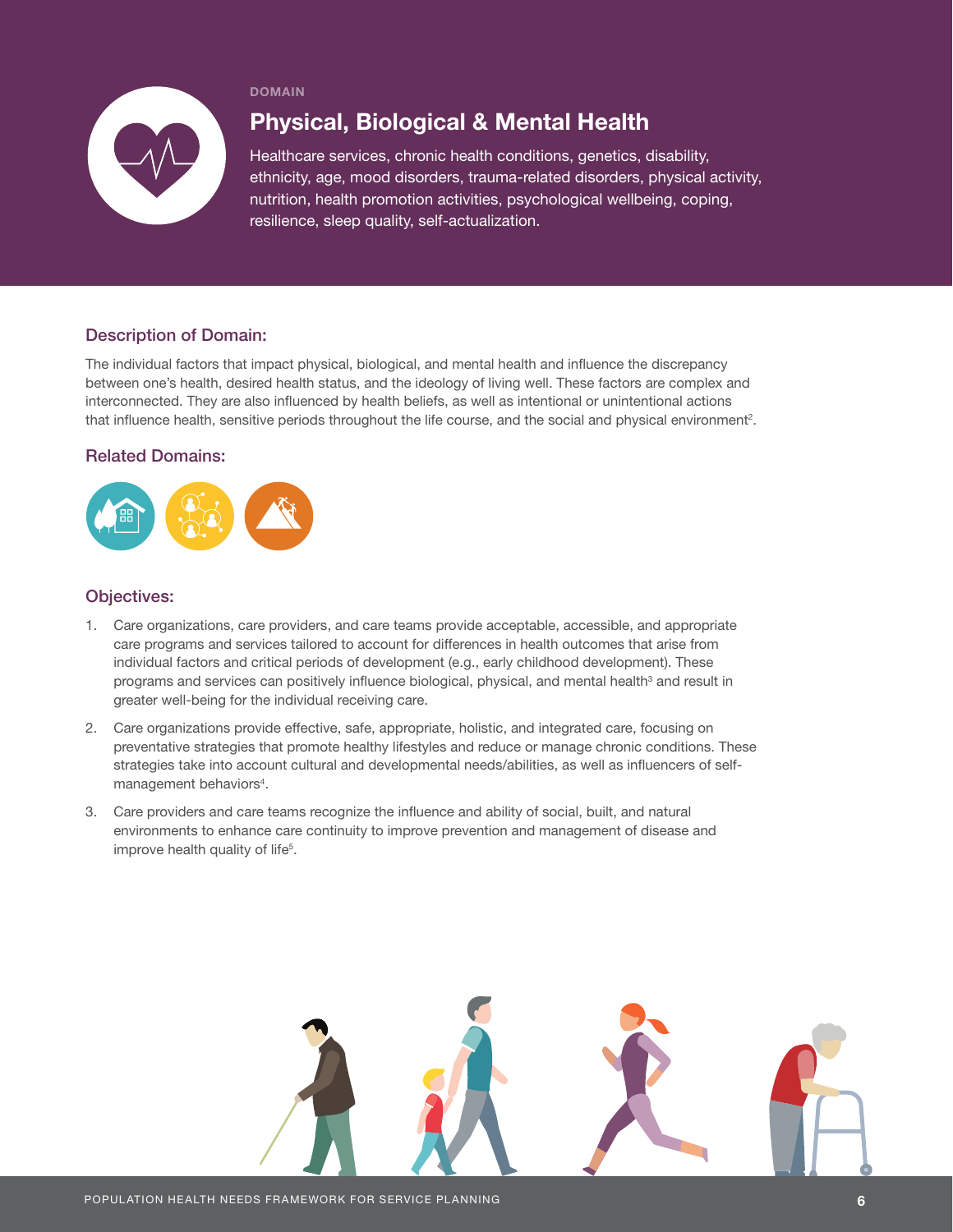

## Natural Environment

Clean air, reduction of green-house gas emissions, natural disasters, climate change, clean drinking water.

## Description of Domain:

The larger ecological context individuals, communities, and societies are contained within. Man-made or natural consequences from the ecosystem have a significant impact on individual, community, and societal well-being.

### Related Domains:



- 1. Care organizations, teams, and providers partner with communities impacted by adverse temperature changes and natural disasters to provide acceptable, appropriate, and safe relief services to affected individuals and families (e.g., health system emergency and disaster management, emergency shelters, rescue and evacuation services, food, emergency medical services)<sup>6</sup>.
- 2. Care organization resources (i.e., time, people, funding) are optimally used to address health problems accelerated by climate change and natural disasters (e.g., lower respiratory infections, asthma, heat stress)<sup>15</sup>.
- 3. Care organizations work in partnership with communities to mitigate and respond to risks from climate change and natural disasters (e.g., threats to food security, water shortages, avoidance of infectious diseases)<sup>6, 7</sup>.
- 4. Care organizations mitigate the unintended or harmful results of climate change by promoting efficient and effective environmental stewardship (e.g., changing hospital purchasing to promote sustainable food, limit toxic cleaning chemicals, and appropriate waste disposal)<sup>8</sup>.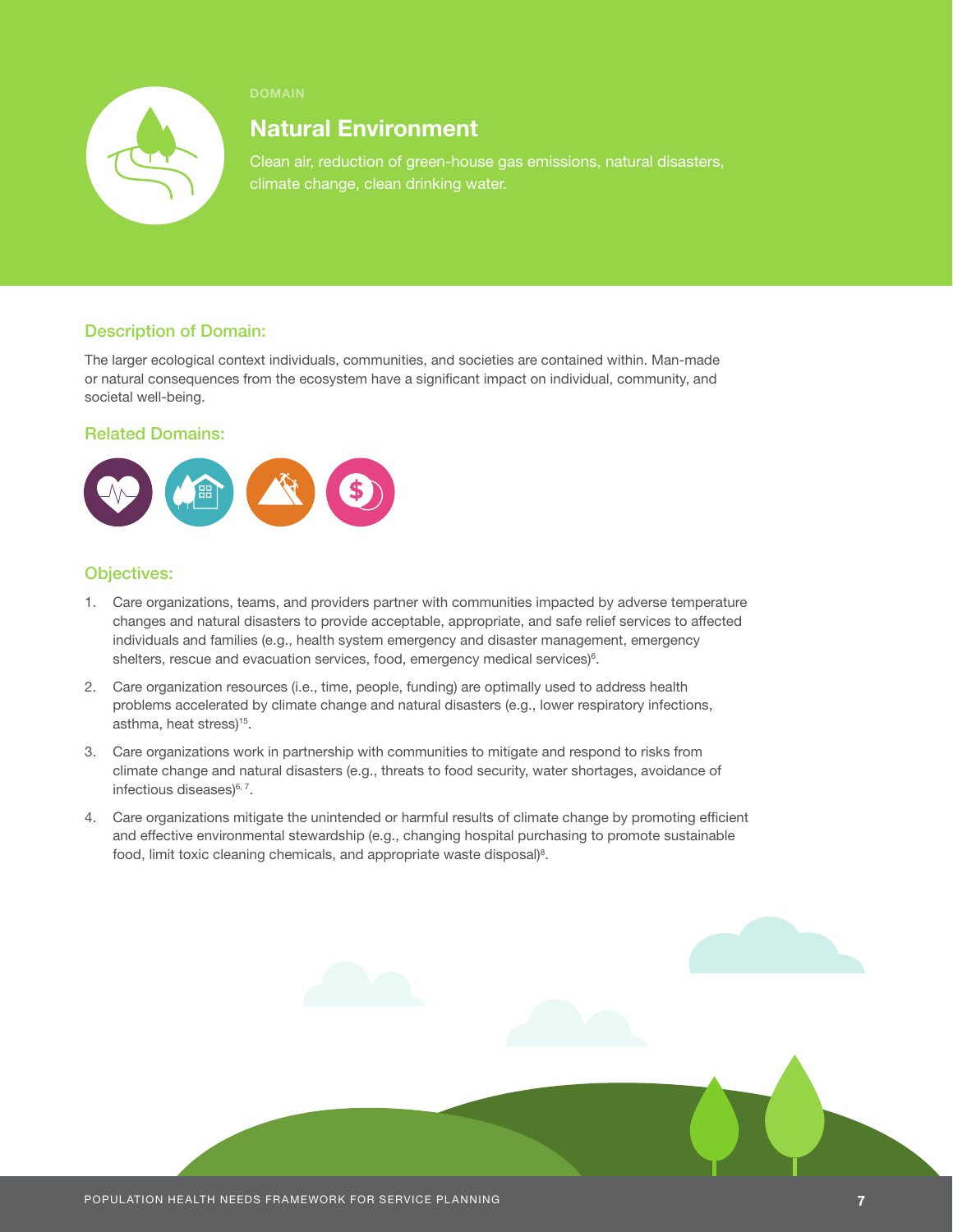

## Built Environment

Physical structures, schools, recreation facilities, sidewalks, active transportation, cross-walks, access to natural areas, access to safe water sources.

## Description of Domain:

The physical surroundings and infrastructure that we encounter in our daily lives<sup>7</sup>. Individual conditions (e.g., disability, aging, living conditions) can alter the pressure the built environment has on overall health and wellness<sup>8</sup>.

## Related Domains:



- 1. Care organizations and care providers collaborate with community members to assess the appropriateness and safety of their built environment (e.g., conditions in which they live, work, and play).
- 2. Care organizations and care providers increase the accessibility and appropriateness of their community infrastructure (e.g., sidewalk accessibility, affordable public transportation) by communicating and collaborating with local municipal government about health benefits of, and opportunities for, safe environments.

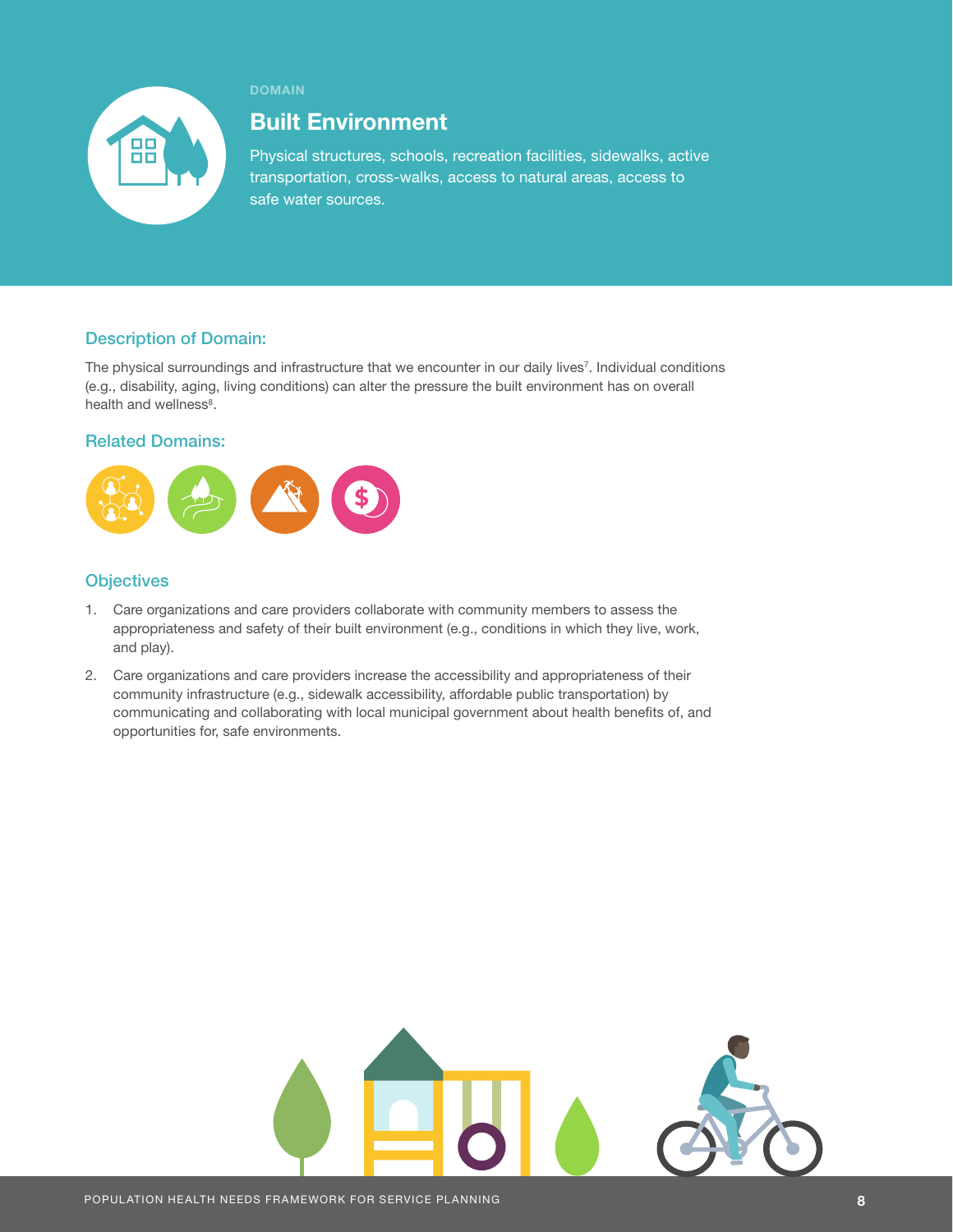

## Social Environment

Social networks, social institutions, social participation, social stigma, identity, social awareness, spiritual wellbeing, life-stage transition, relationships, safety.

## Description of Domain:

The quality of the social relationships and connections formed within our communities, as well as the social fabric and surrounding culture where we live, work, and play<sup>9</sup>.

#### Related Domains:



- 1. Care organizations, care providers, and care teams increase the effectiveness of services by learning about family and peer networks providing support (emotional and informational) to their service users and promoting skill development among service users who need assistance engaging and maintaining social supports.
- 2. Care providers and care teams screen for social factors (e.g., owning a pet, social isolation, social supports) when they see patients and help address those factors (e.g., use a warm handoff to refer patients and follow through to ensure they receive appropriate community and/or social support).
- 3. Care organizations work with community members to enhance citizen participation in local recreational activities and cultural experiences through the development and promotion of acceptable and relevant community services.
- 4. Care organizations create opportunities for care providers and care teams to develop the appropriate skills they may need to work with groups stigmatized by health conditions (e.g., mental health, substance use disorder) or personal characteristics (e.g., gender identity, race, age) 9,10 to provide respectful, safe services to everyone<sup>11</sup>.
- 5. Care organizations collaborate with social service providers to learn about social capital in local services and increase the efficiency of their services.

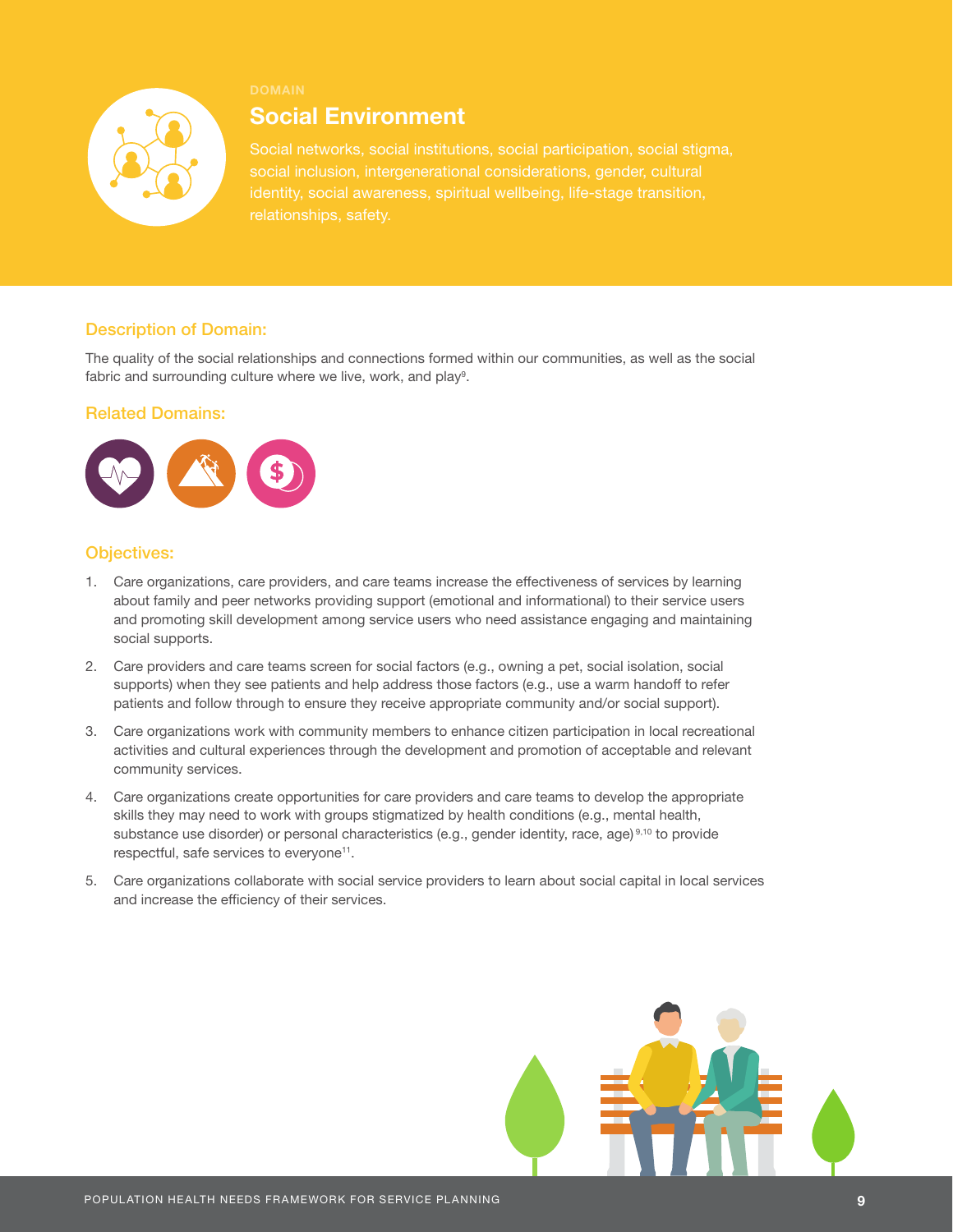

## Community Adaptiveness & Resilience

Community viability, readiness, community engagement, development of community resources, bridging and connection (e.g., cultural language).

## Description of Domain:

The resources, readiness, and capacities of communities to respond to adversity and change. Community members actively involved in the design and delivery of care services engage these community resources to thrive in environments characterized by uncertainty and change<sup>12</sup>.

## Related Domains:



- 1. Care organizations and teams provide appropriate services by continuously engaging with the community to assess their unique needs and ensure community readiness and safety to deliver programs and services (e.g., community needs assessment, changes in social policy) to enable community development, mobilization, and action to improve population health.
- 2. Care providers act as health advocates at the individual (e.g., referral to community supports), community (e.g., supporting a community health centre), and policy level (e.g., support policies that improve community well-being) for the quality and safety of the services provided in the community13.
- 3. Care organizations and teams work with communities to strengthen resiliency and personal and collective capacity to influence change, sustain and renew the community, and develop new trajectories for the community's future<sup>12</sup>.

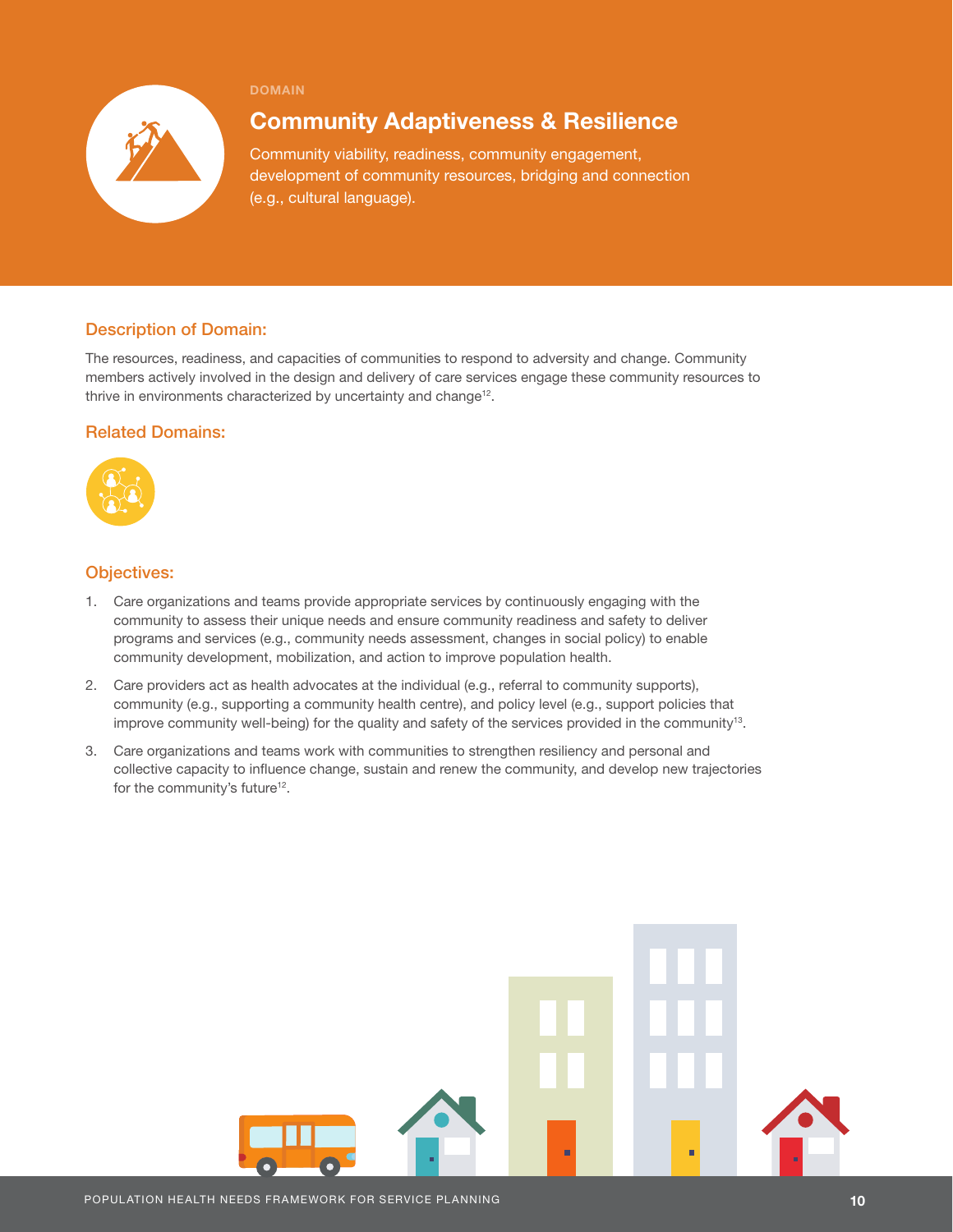

## Socioeconomic and Political Context

Income, employment, education, food security, racism, colonialism, governance, public policies.

## Description of Domain:

The broad range of personal, social, economic, and political factors in which people live, work, and play that influence individual and population health and well-being<sup>14</sup>.

### Related Domains:



- 1. Care providers and care teams have access to appropriate training and resources needed to build their capacity to address the social determinants of health.
- 2. Care providers and/or care teams strive to effectively assess and address social determinants of health (e.g., income, education, housing, immigration status) at the individual, community, and policy level to address population health needs<sup>17</sup>.
- 3. Leadership, care providers and/or care teams effectively identify and advocate for community members who are not having their needs met (e.g., complex, high needs populations).
- 4. Care organizations use data about marginalized/at-risk populations to ensure the services they provide are appropriate for the unique needs of the community<sup>13</sup> and to recognize differences within and between population groups to identify and address health inequities.
- 5. Leadership makes appropriate use of socioeconomic data to inform organizational strategic direction and service development. Leadership communicates priority needs to government to influence public policy initiatives to improve population health and well-being (e.g., education, taxation, health and social services).
- 6. Care organizations increase the efficiency of care services by making intentional, positive contributions to both the local economy and the overall vibrancy of the community<sup>15</sup>.

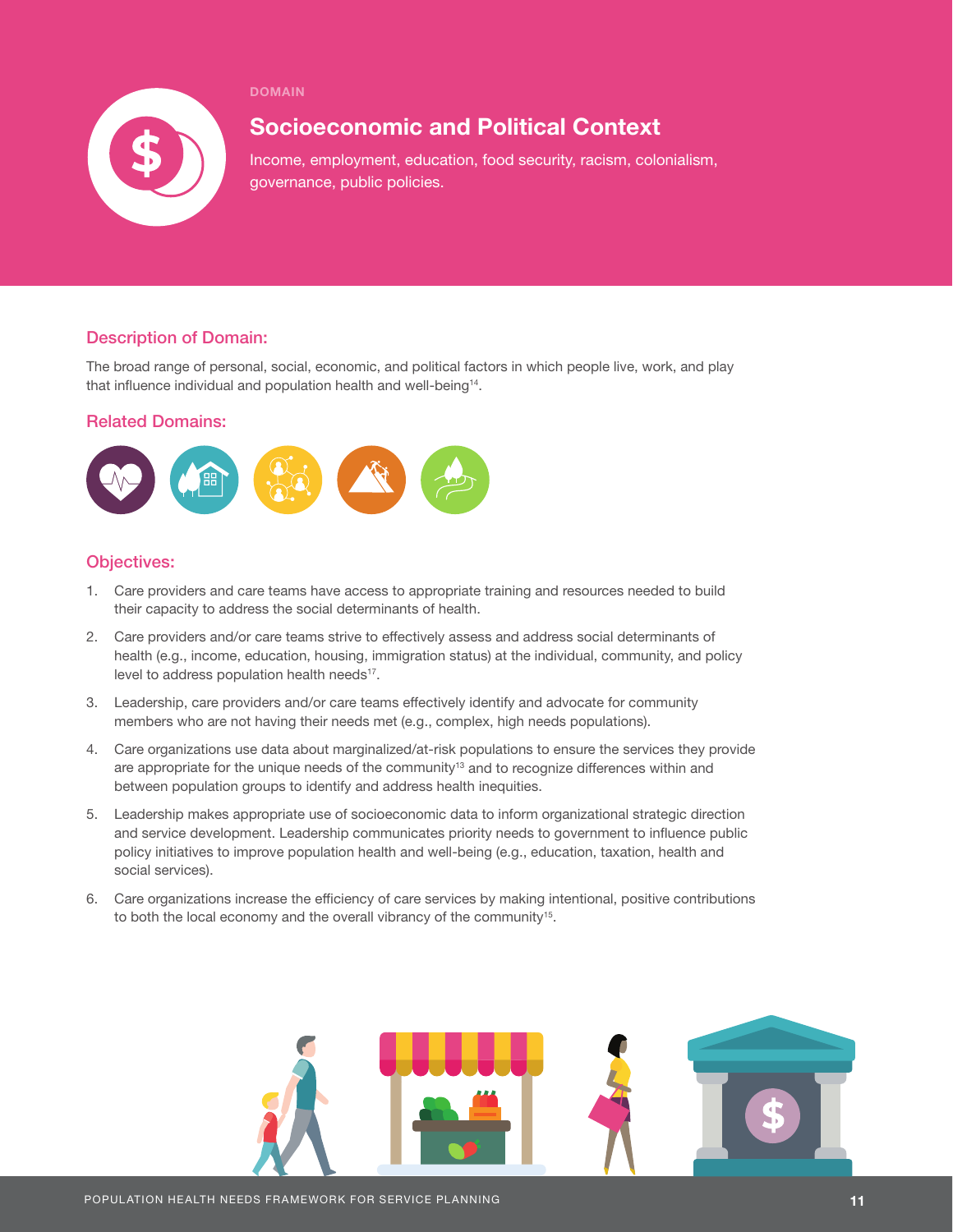# Enablers of Population Health Needs

Enablers are how service delivery systems (i.e., community services, social services, health services) work together to prioritize and address health needs of individuals living in a geographic area. Within each enabler is a set of corresponding strategies and activities. These strategies and activities are optional as they may not be feasible for your role or organization. Simple actions can be taken today, while complex actions may be more feasible over time depending on political will within each organization. You may also wish to modify or add certain activities to suit your plan of action. It is hoped you find certain strategies and/or actions provided useful to begin planning and addressing population health needs.

Corresponding activities for each strategy can be found in the User Guide.

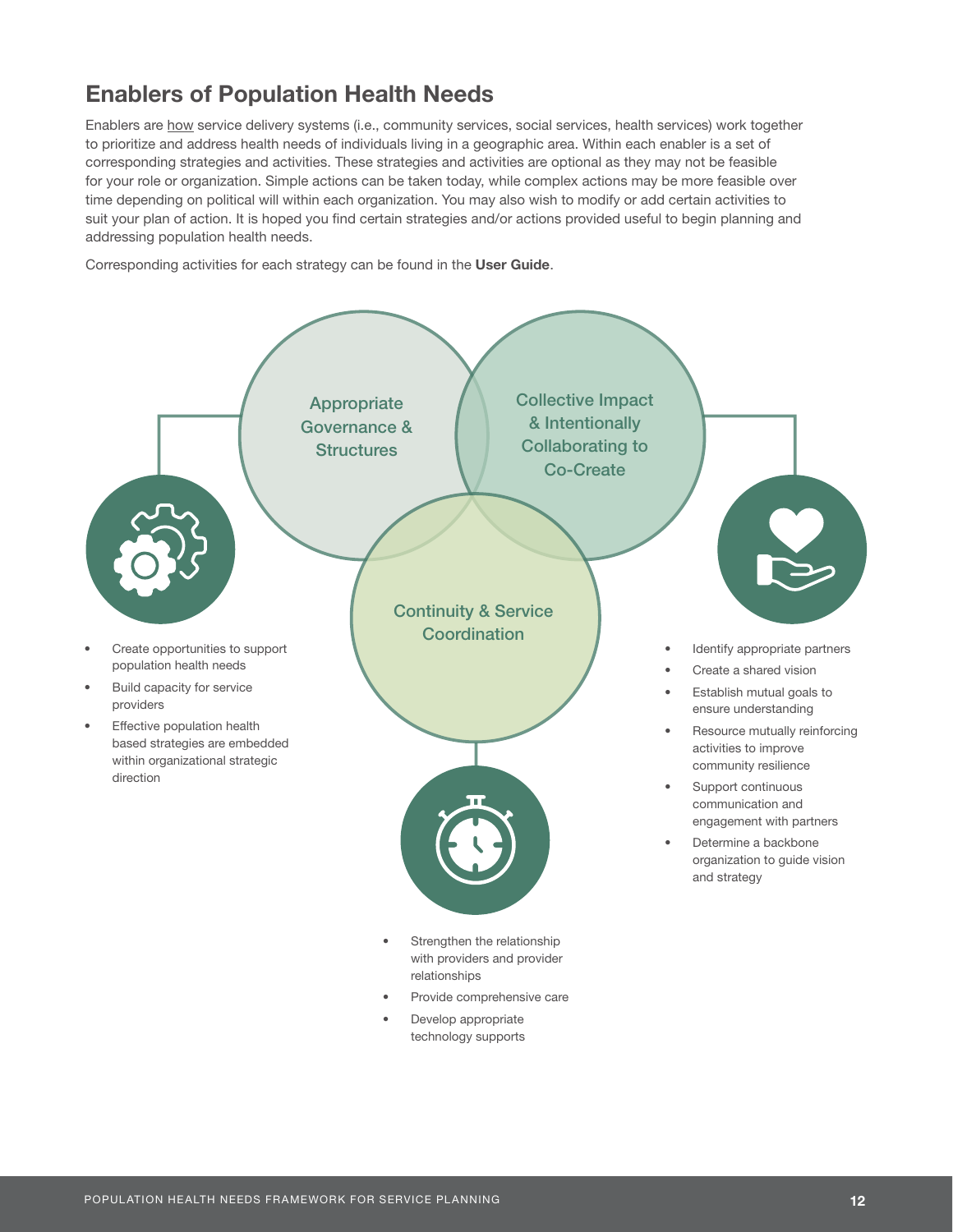#### ENABLER



## Appropriate Governance & Pre-Existing Structures

The systems, policies, and processes that give structure and support to an organization's key functions (e.g., financial and human resource support), which are in turn supported by a wide range of steering and rule-making related functions. Appropriate governance and structures support and promote population health needs and inter-sectoral collaboration in a participatory and inclusive manner through strategic direction, priority setting, and policy development<sup>16, 17</sup>.

## STRATEGY 1: Create Opportunities to Support Population Health Needs

#### **ACTIVITIES**

- 1. Create opportunities for community engagement to promote awareness of local community, social, and healthcare service organizations and the assets available within a geographical area (e.g., asset mapping, resource directories or library of services). (see Activity #1, 2, 3, and 4 and Reflective Exercise #4 in the User Guide)
	- a) Invite community agencies, not-for-profits, and volunteer groups to talk to your care providers. This will help you understand what local services are available and how to connect patients to these agencies.
	- b) Organize a round-table with decision makers from local agencies serving similar populations. (see Reflective Exercise #1 in the User Guide)
- 2. Appropriately connect care teams at the community level and across sectors (e.g., education and justice) to ensure care teams to support the whole person, inclusive of determinants of health.
	- a) Develop opportunities and processes for connecting care teams at the community level to support teamwork across settings and services at the functional level<sup>5</sup>. (see Reflective Exercise #12 in the User Guide)
	- b) Dedicate resources to support individuals needing services from multiple sectors (e.g., personnel, online-platforms, peer navigators, community health workers, social prescribing, link workers, care coordinators, case coordinators, health brokers, interdisciplinary professionals, physicians and team compensation)<sup>5,18</sup>.

## STRATEGY 2: Build Capacity for Service Providers

- 1. Identify training, coaching, mentoring, and resources required for service providers to address population health needs<sup>19</sup> (e.g., Indigenous health, dementia training for transportation service providers). (see Reflective Exercise #8)
	- a) Build awareness and capacity to support engagement, collaboration, and team-based care for your local populations through training/supports/communication.
	- b) Enable team members to take training based on their skills and interests (e.g., develop communications website, community navigator, assign knowledge lead to ensure each provider has the same information).
- 2. Provide on-going training opportunities (e.g., a training website accessible for external audiences, internal and external training resources) and support providers to complete training (e.g., dedicated time to complete).
- 3. Provide opportunities to share successful ideas and/or strategies to promote spread and scale across the province.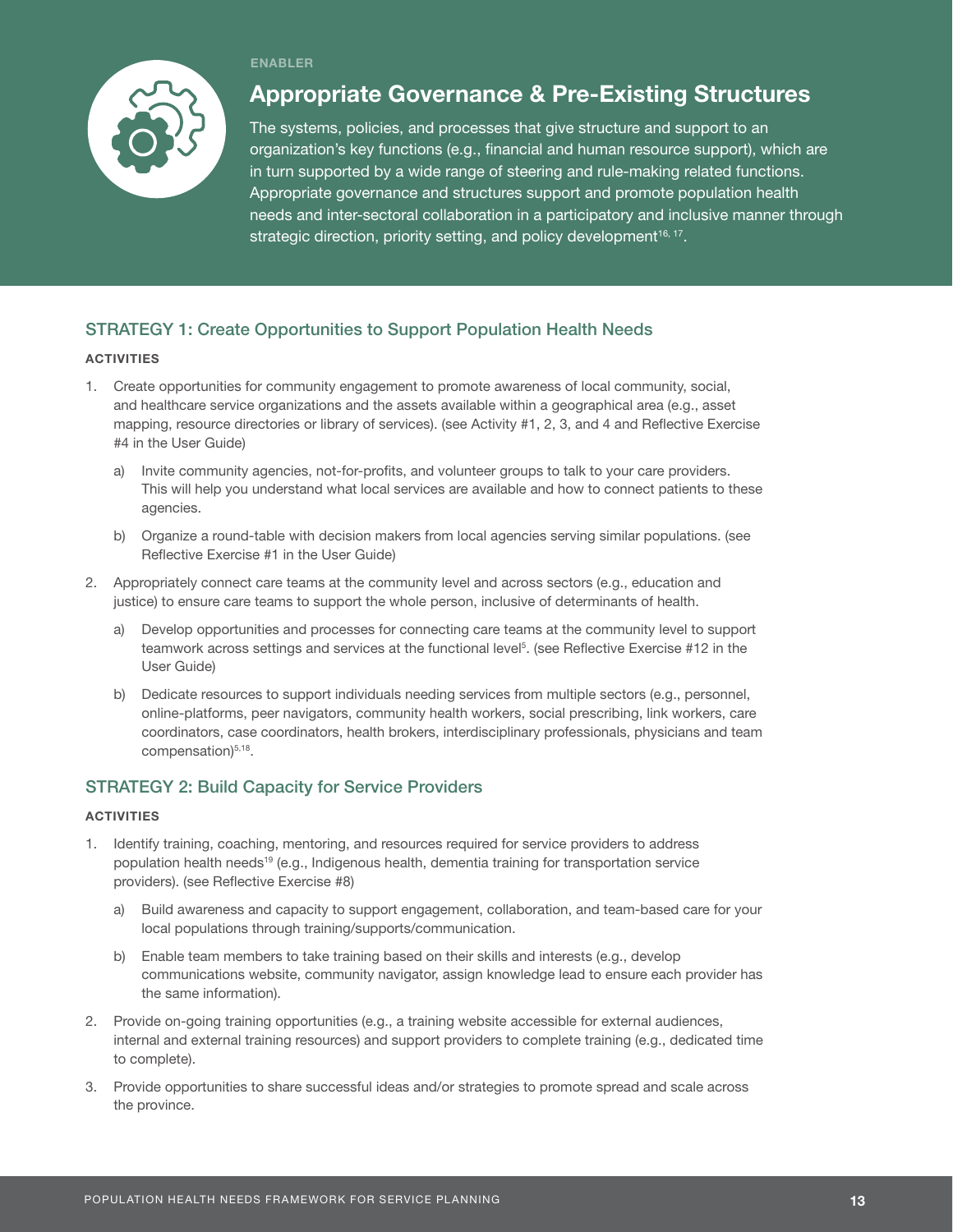## STRATEGY 3: Effective Population Health Based Strategies are Embedded within an Organization's Strategic Direction

- 1. Population health needs are appropriately linked to patient and family experience, patient and population health outcomes, experience and safety of our people, and financial health and value for money to help prioritize resource investments<sup>20</sup> (e.g., personas, empathy mapping, and journey mapping to include those at a disadvantage and individuals at higher risk in decision making to understand the resilience and adaptiveness of the community). (see Activity #1, 2, 3, and 4 and Reflective Exercise #4)
	- a) Organizational changes appropriately align with the needs and desires of the community and the will of those who will be involved in implementation. (see Reflective Exercise #6 and 7) Communities are comprised of various interest groups, examples of which may include: local community or volunteer groups, faith based groups, cultural groups, virtual groups, and/or local residents<sup>21</sup>.
	- b) Care organizations plan acceptable services by enabling the community to advocate for their unique needs and validating those needs when planning for services. (see Reflective Exercise #6 and 7)
- 2. Staff communicate organizational gaps and recognized needs to leadership to promote changes that align with organizational strategic direction.
- 3. Decision makers promote and advance population health needs objectives within an organization, including backing community organizations, to better support the whole person and allocate appropriate resources to invest in population health. (see Reflective Exercise #1 and #13)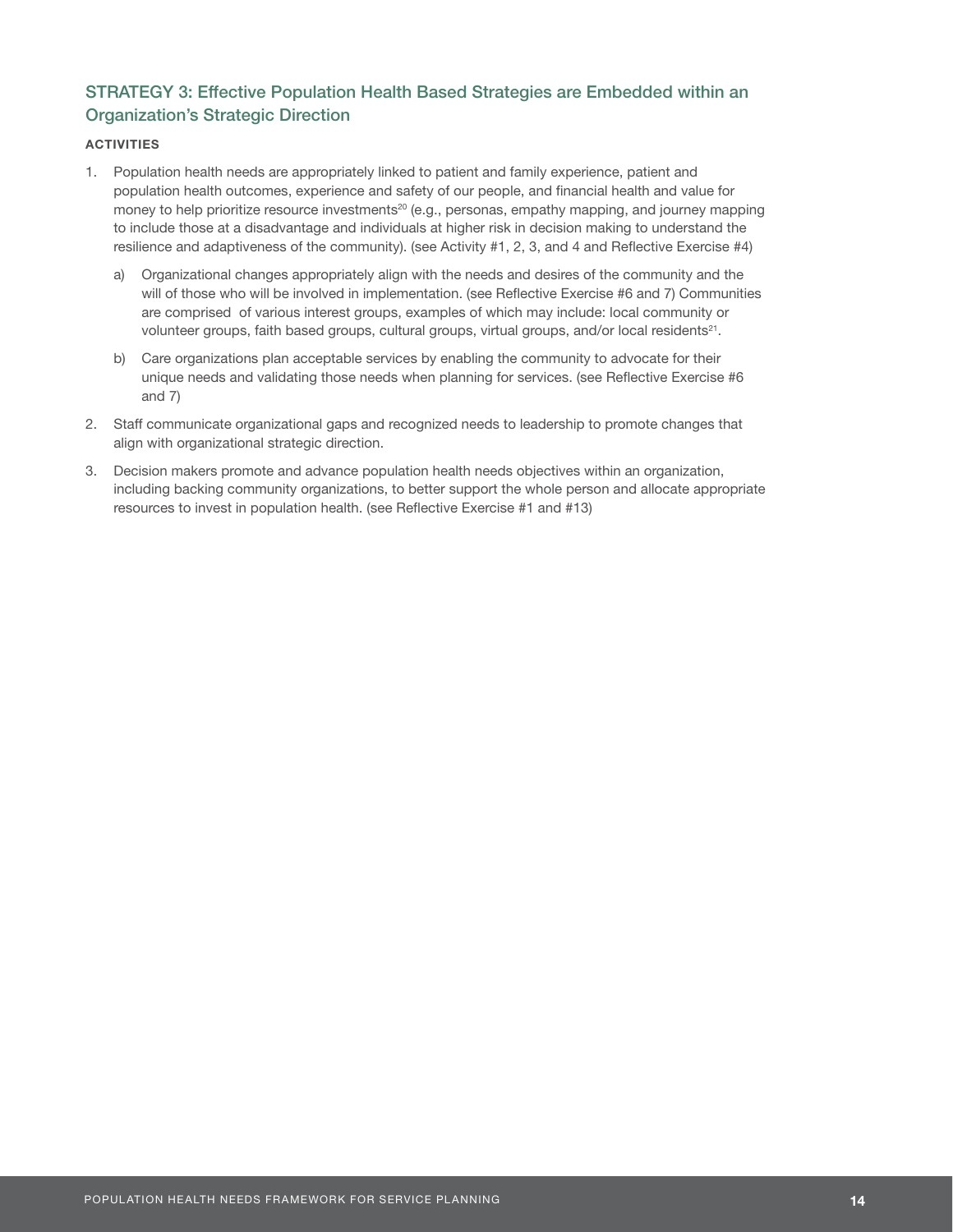

#### ENABLER

## Collective Impact & Intentionally Collaborating to Co-Create

Care organizations work together with communities and local service organizations to pool their collective knowledge, resources, and skills to address population health needs, shifting inequity to equity. This process involves representation from diverse stakeholders, appropriate resource allocation to community initiatives, continuous communication, shared decision making, and ownership with community members<sup>22, 23</sup>.

Refer to the Community Coalition Assessment Tool to begin forming meaningful collaborations and assess partnerships on an on-going basis<sup>24</sup>.

## STRATEGY 1: Identify Appropriate Partners

#### **ACTIVITIES**

- 1. Identify stakeholders in the local geographic area that are addressing population health needs. (see Activity #4 and Reflective Exercise #5(a) and 5(b))
	- a) Reach out and connect with relevant stakeholders from the community and other organizations to learn about current initiatives to address population health needs<sup>5</sup> (e.g., local municipal government, poverty groups, seniors, youth, addiction and mental health). (see Reflective Exercise #1 and Activity #4)
	- b) Determine which single-agency initiatives would benefit from partnerships with additional agencies $25$ (e.g., justice, social workers, police services, faith-based organizations). (see Reflective Exercise #3)
	- c) Considering the population target, use a grassroots approach to identify and engage with the appropriate teams to benefit the population<sup>19</sup>. (see Reflective Exercise #1)
- 2. Determine with community partners which providers/organizations will assess and deliver care for the specific needs of the target population<sup>19.</sup> (see Reflective Exercise #10 and 13)

Note: Understanding and assessing community services in your local region can be a primary goal. This will enable you to create groups of relevant community organizations and establish community context to determine who you might want to have a voice in planning.

## STRATEGY 2: Create a Shared Vision

- 1. Learn and discover your shared values with the community to improve resilience (e.g., prioritization exercises to understand population and community health needs). (see Reflective Exercise #3, and 6)
- 2. Prioritize community needs together with community agencies and individuals with lived experience to determine which population health needs to focus on. (see Reflective Exercise #6, 7, and 9(a) and (b))
- 3. Create a common vision of community wellness and population health needs with the community centred around addressing health inequities through an effective joint service planning approach. (see Reflective Exercise #8, 9, and 10)
- 4. Identify what each organization can contribute and what mutual benefits (e.g., resources that can be shared such as listing services, technology, evaluation) may arise from working together<sup>25</sup>. (see Reflective Exercise #3, 4(b), 12 and, 13)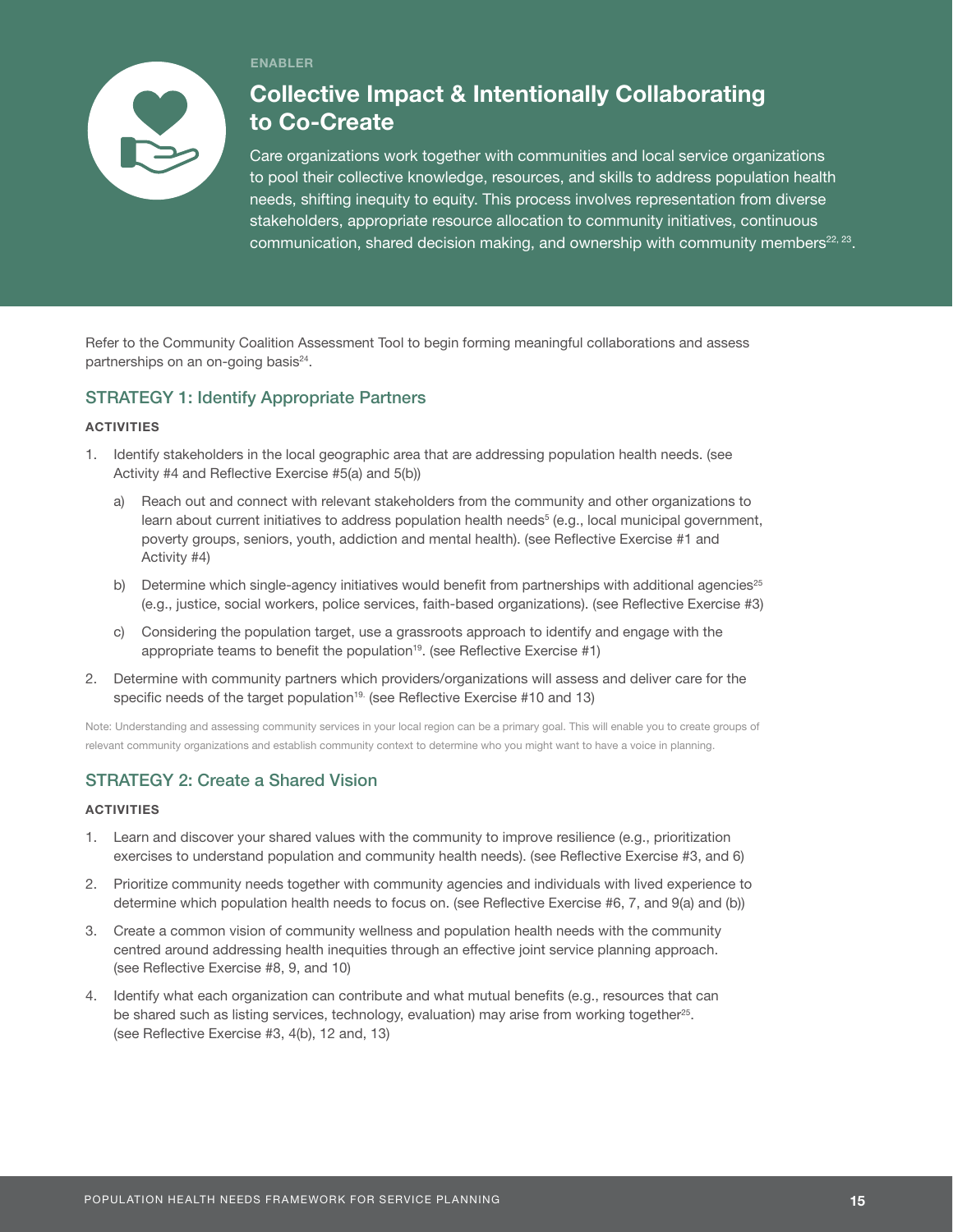## STRATEGY 3: Establish Mutual Goals to Ensure Understanding

#### **ACTIVITIES**

- 1. Create a common understanding with the organizations you work with for comprehending and defining the population health needs of the community. (see Reflective Exercise #5 and 6 and Activity #1, 2, 3, and 4)
- 2. Learn about relevant and appropriate qualitative and quantitative information acquired from your community partners and/or individuals with lived experience. Information sources could include community engagement, community epidemiology and social determinants of health trends, health equity analysis of health needs, healthcare utilization data, and patient stories. (see Reflective Exercise #4(a) and (b), and Activity #1, 2, 3, and 4)
- 3. Use the relevant information and experiences of your community partners to identify and prioritize community health needs. (see Reflective Exercise #4(b))
- 4. Validate your priority needs by returning to your community with data and stories. Does your information match their experiences? (see Reflective Exercise #7)
- 5. Determine which organizations and agencies can provide the best information/input to assess and address the mutually identified priority population health needs. (see Reflective Exercise #3, 4(b), 5(a) and (b))
- 6. Use data (qualitative and quantitative) to inform organizational strategic direction and the programs and services related to population health needs<sup>26</sup>.
	- a) Common measures should be feasible, sustainable to collect and assess, and translatable to the local government level.

## STRATEGY 4: Resource Mutually Reinforcing Activities to Improve Community Resilience

- 1. Work with community partners to identify key steps, resource allocation, and strategies to overcome barriers to participation (e.g., affordable public transportation and/or childcare, skill development to assist in engaging in social interaction) needed to engage community residents.
- 2. Come to a mutual understanding of what community resilience would mean for the health and well-being of the community (e.g., capacity, structures). (see Reflective Exercise #8, and 10)
- 3. Develop and/or support tools that enhance community resilience across settings and services at the community level<sup>5</sup>. (see Reflective Exercise #8 and 9(a) and (b), 10)
- 4. Share and learn of current initiatives and planning strategies with community partners to identify gaps and opportunities to improve care with community and inter-sectoral partners based on population needs. (see Reflective Exercise #3, and 5(a) and (b)).
- 5. Co-create a plan of action supported by leadership to coordinate activities amongst community and other inter-sectoral partners that address population health needs (e.g., business plan and service plan) and emphasize the voice of agencies and community members in your collaboration. (see Reflective Exercise #8, and 10)
	- a) Continuously revisit group priorities and objectives. Where has there been success and where are areas for improvement? Use this opportunity to reevaluate strategies and connect partners that can share resources to meet shared objectives.
- 6. Determine measures or metrics of success.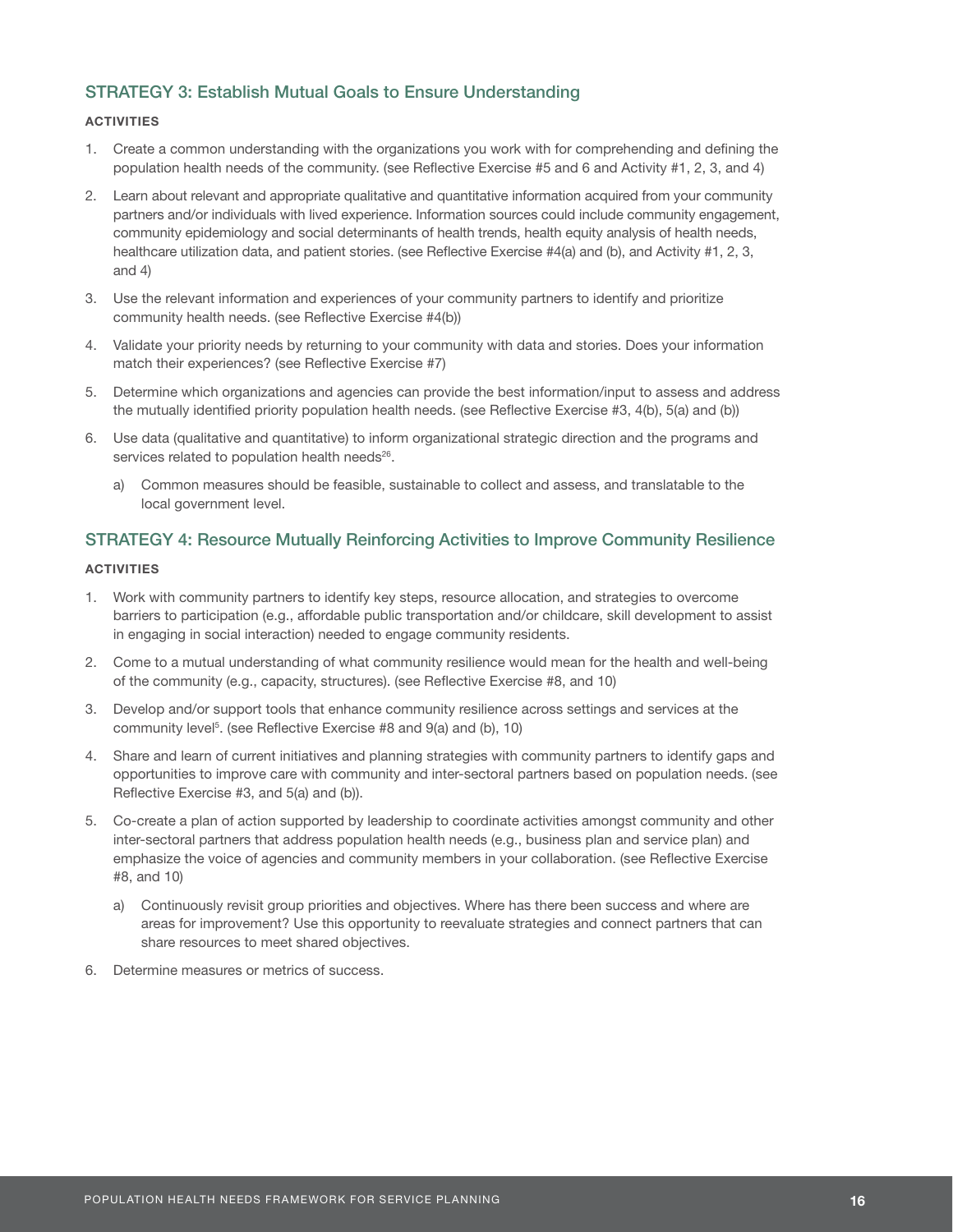### STRATEGY 5: Support Continuous Communication and Engagement with Partners

#### **ACTIVITIES**

- 1. Hold frequent and structured open communication (online if in-person is not possible) with partners to build trust, assure mutual objectives, and create common motivation. Arrange a regular team meeting and discuss each professional's role, scope, and expertise. (see Reflective Exercise #12, 13)
- 2. Facilitate on-going meetings with the public as an opportunity to engage with partners and community members. These will provide opportunities for discussion and feedback and allow interested community members to develop agenda items, give presentations, and set goals for the group<sup>25</sup>.
	- a) Distribute relevant and appropriate communication materials to partners to ensure they are aware of upcoming opportunities and individual progress.
- 3. Promote innovation in communication by co-creating partnership agreements<sup>27</sup> and establishing role agreements within and between organizations (e.g., accountability agreements, care pathways and protocols). (see Reflective Exercise #11 and 13)
- 4. Build and sustain relationships to: improve the social fabric amongst local health services, community partners, municipal government, workplaces and community members; assess capacity; and mobilize/ utilize community assets and resources to address and support local population health needs<sup>5</sup>. (see Activity #4 and Reflective Exercise #4(b), 5(a) and (b), 12, and, 13)
	- a) Determine any additional resources and supports team members require to effectively assess and address the needs of the community and populations they serve19. (see Reflective Exercise #1, 3 and 9(a) and (b), 10, 13)

### STRATEGY 6: Determine a Backbone Organization to Guide Vision and Strategy

- 1. Select a decision-making structure (non-hierarchical) within the round-table with a clear understanding of who will guide the vision and strategy of the partnership. (see Reflective Exercise #12, 13)
- 2. Facilitate dialogue between leadership, partners, providers, and individuals with lived experience to advance the strategy and build trust amongst partners<sup>33</sup>.
- 3. Facilitate and coordinate the resources (e.g., fiscal agency) and supports needed (e.g., time for leadership and administrative support, on-going communication/email, applying for government and grant opportunities, fundraising, recruiting volunteers, and other non-monetary supports) to sustain cross-sector partnerships28. This includes a convener, network coordinator, communicators, facilitator, provocateurs, leavers to promote bridging, design teams, and implementation teams<sup>29</sup>. (see Reflective Exercise #13)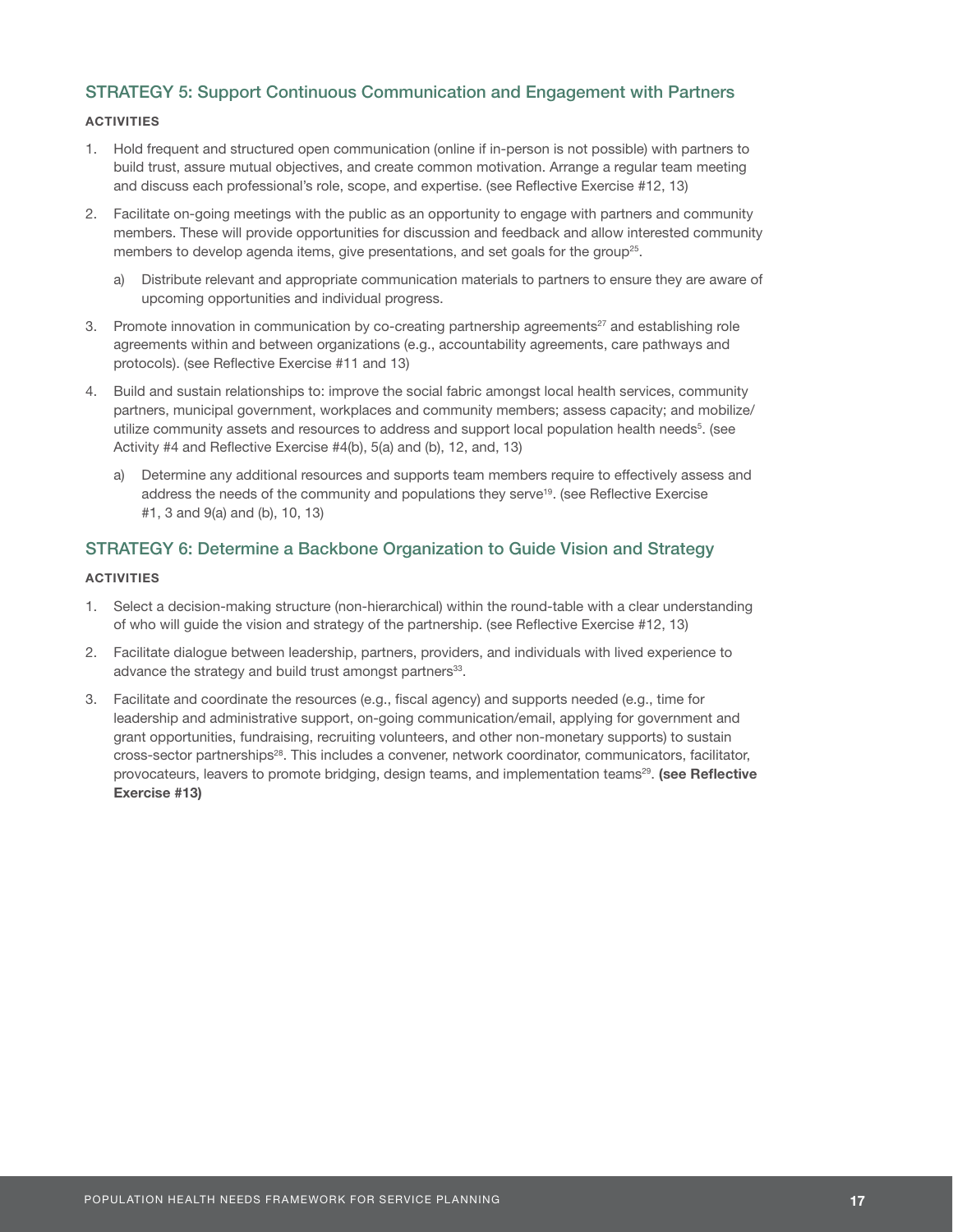

#### ENABLER

## Continuity and Service Coordination

The conditions and ongoing relationships needed to support seamless interactions and system navigation amongst multiple providers within interdisciplinary teams and/or across care settings and/or sectors (i.e., touch points)18 to ensure patients/service users are supported where they live, work, and play (even where these may differ)<sup>5</sup>. Domains of continuity include interpersonal, longitudinal, management, and informational<sup>30</sup>.

Refer to the Alberta Health Services Home to Hospital to Home Transitions Guideline as a tool for promoting care continuity and service coordination for patients in Alberta<sup>31</sup>.

## STRATEGY 1: Strengthen the Relationship with Providers and Provider Relationships

#### **ACTIVITIES**

- 1. Map assets and conduct needs assessments with partners and teams to consider which changes align with organizational strengths, priorities, and existing resources. (see Activity #4 and Reflective Exercise #4(a) and (b))
- 2. Leverage and coordinate resources within existing partnerships.
- 3. Develop a single point of access to allow providers to give service users warm handovers and followthrough to ensure service user needs have been met from the perspective of the user.
- 4. Develop opportunities and processes to connect providers and teams at the community level and encourage teamwork across settings and services<sup>18</sup>.
- 5. Establish clear roles and responsibilities for service users (and their community supports) as full partners in their own care<sup>5</sup>. (see Reflective Exercise #12, and 13)

### STRATEGY 2: Provide Comprehensive Care

- 1. Care providers work with local care professionals, teams, and organizations to link service users with individuals with knowledge of local community resources to create a physical or virtual single point of access and ensure that 'every door is the right door'. This will enable individuals to better navigate and access the health, social, and community supports they need to be as healthy and well as they desire<sup>18</sup>.
- 2. Partner with community agencies and individuals with lived experience to understand which services are important to them and build resilience within the community to be healthy and well. (see Reflective Exercise #1, 3 and Activities #1, 2, 3, and 4)
- 3. Support and participate in local inter-professional care teams to provide a broad range of services.
	- a) Team members have efficient communication within a physical or virtual network. This ensures that patients are always seen by a professional with relevant skills who is able to connect them with an appropriate care team to address their individual needs<sup>13</sup>.
- 4. Coordinated services are efficiently delivered between healthcare and medical services (e.g., PCN, AHS programs), as well as services provided by the government, education, justice, social, and communitybased organizations, where deemed appropriate, to avoid duplication of services and promote sustained cross-sector integration<sup>18</sup>.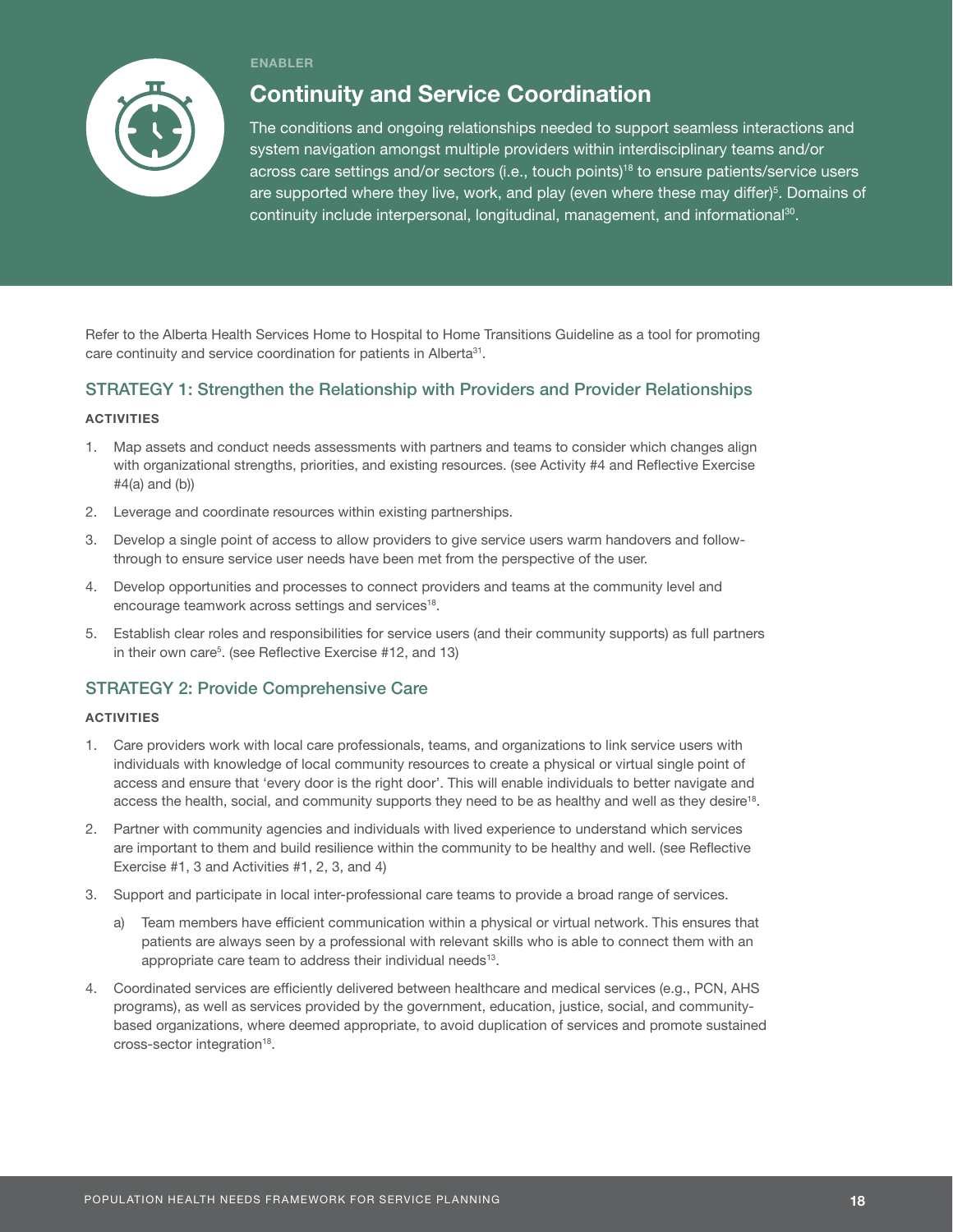## STRATEGY 3: Develop Appropriate Technology Supports

- 1. Create and support the development of virtual networks (e.g., web-based portals or platforms) that connect service users and providers across different sectors (e.g., health, education, housing) to deliver services and supports that address local population health needs<sup>5,18</sup>.
- 2. Co-develop and sustain with service organizations an infrastructure (e.g., data collection templates) that supports access to an accurate and sustainable inventory of services (e.g., health, education, housing) that is up to date, user friendly, and integrated<sup>5</sup>.
	- a) Co-develop a third party platform where groups with lived experience, community agencies and health organizations can place their contact information and share their experiences (e.g., careopinion.org). Ideally, this platform would be accessible through a mobile app that would allow anyone to access this information at any time.
- 3. Co-create terms of reference for information exchange between organizations and care providers. This will ensure privacy, methods of data sharing, and information and record keeping are understood and aligned in consideration with Alberta's Health Information Act.
- 4. Support population health registry building, tracking and reporting of population health needs indicators and outcomes<sup>5</sup>.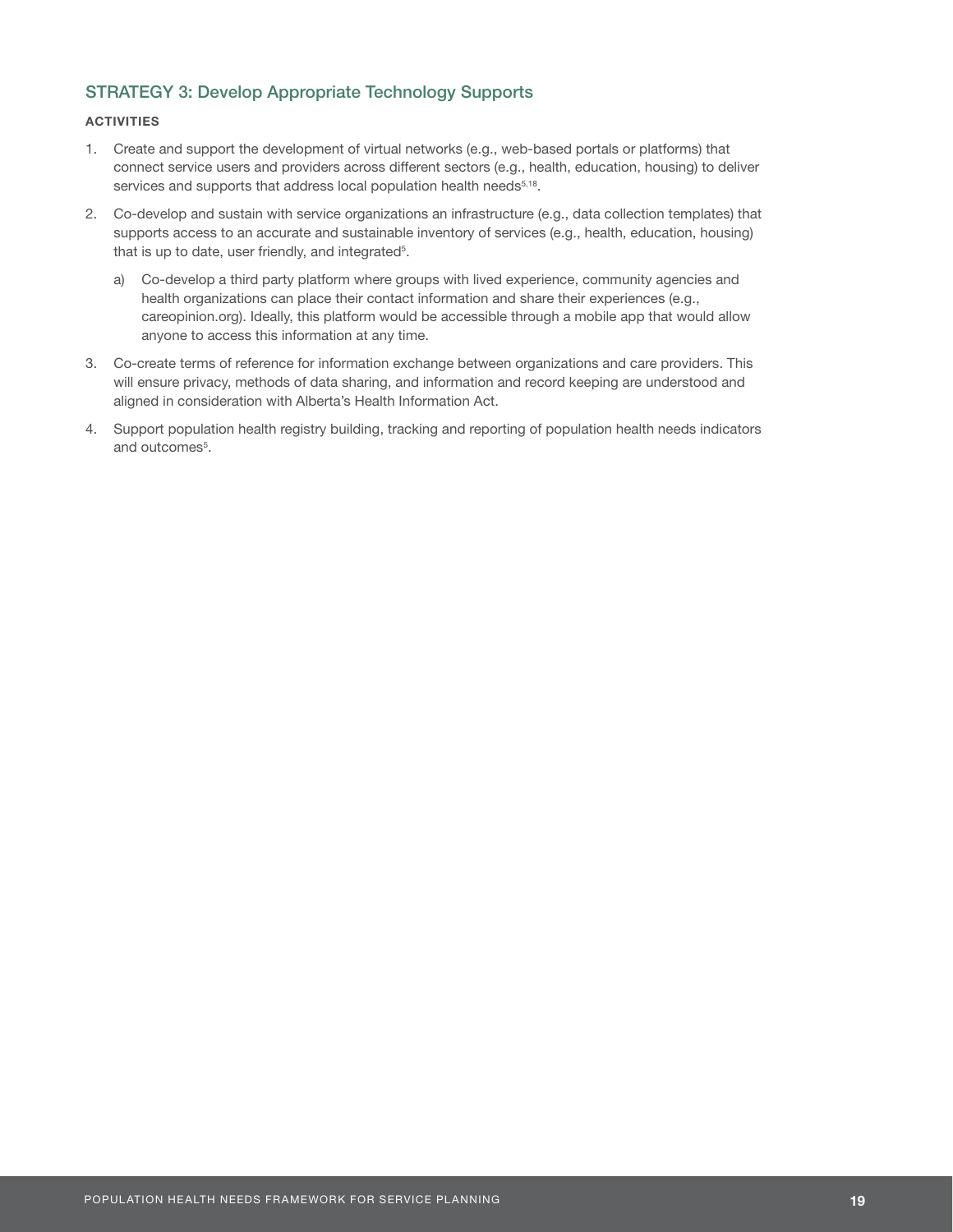## **References**

- 1. National Association of Community Health Centers, Association of Asian Pacific Community Health Organizations, Oregon Primary Care Association. PRAPARE implementation and action toolkit: protocol for responding to and assessing patients' assets, risks, and experiences. Bethesda (MD): NHCAC; 2019 Mar. 126 p. Available from: [http://www.nachc.org/research](http://www.nachc.org/research-and-data/prapare/toolkit/ )[and-data/prapare/toolkit/](http://www.nachc.org/research-and-data/prapare/toolkit/ )
- 2. Short SE, Mollborn S. Social determinants and health behaviors: conceptual frames and empirical advances. Curr Opin Psychol. 2015 Oct;5:78-84.
- 3. Canadian Institute for Health Information. A performance measurement framework for the Canadian health system. Ottawa (ON): CIHI; 2013. 42 p. Available from: [https://secure.cihi.ca/free\\_products/HSP\\_Framework\\_](https://secure.cihi.ca/free_products/HSP_Framework_Technical_Report_EN.pdf) [Technical\\_Report\\_EN.pdf](https://secure.cihi.ca/free_products/HSP_Framework_Technical_Report_EN.pdf)
- 4. National Treatment Strategy Working Group. A systems approach to substance use in Canada: recommendations for a national treatment strategy. Ottawa (ON): Canadian Centre on Substance Use and Addiction; 2008 Oct. 46 p.
- 5. Alberta Health Services. A vision for chronic condition and disease prevention and management. Edmonton (AB): AHS; 2016 Sept. 22p.
- 6. Institute of Medicine. Healthy, resilient, and sustainable communities after disasters: strategies, opportunities, and planning for recovery. Washington (DC): National Academies Press; 2015.
- 7. Canadia Public Health Association. Policy and position statements: Climate change and human health [Internet]. Ottawa (ON): CPHA; 2019 [cited 2020 May 5]. Available from: [https://www.cpha.ca/climate-change](https://www.cpha.ca/climate-change-and-human-health)[and-human-health](https://www.cpha.ca/climate-change-and-human-health)
- 8. Jameton A, Pierce J. Environment and health: 8. Sustainable healthcare and emerging ethical responsibilities. CMAJ. 2001 Feb;164(3):365-9.
- 9. Nyblade L, Stockton MA, Giger K, Bond V, Ekstrand ML, Mc Lean R, et al. Stigma in health facilities: why it matters and how we can change it. BMC Medicine, 2019 Feb;17(1):25.
- 10. Public Health Agency of Canada. Addressing stigma: towards a more inclusive health system. Ottawa (ON): PHAC; 2019 Dec. 78 p.
- 11. Dover DC, Belon AP. The health equity measurement framework: a comprehensive model to measure social inequities in health. Int J Equity Health. 2019 Dec;18(1):36.
- 12. Magis K. Community resilience: an indicator of social sustainability. Soc Nat Resourc. 2010 Apr;23(5):401-16.
- 13. College of Family Physicians of Canada. A new vision for Canada: family practice - the patient's medical home. Missussauga (ON): CFPC; 2019. 35 p.
- 14. Government of Canada. Social determinants of health and health inequalities [Internet]. Toronto (ON): Government of Canada; 2019 [cited 2020 May 5]. Available from: [https://www.canada.ca/en/public-health/](https://www.canada.ca/en/public-health/services/health-promotion/poggpulation-health/what-determines) [services/health-promotion/poggpulation-health/what](https://www.canada.ca/en/public-health/services/health-promotion/poggpulation-health/what-determines)[determines-health.html](https://www.canada.ca/en/public-health/services/health-promotion/poggpulation-health/what-determines)
- 15. Buy Social Canada. A guide to social procurement. Vancouver (BC): Buy Social Canada; 2018. 84 p. Available from<https://www.buysocialcanada.com>
- 16. World Health Organization. Health systems: governance [Internet]. Geneva: WHO. 2020; n.d. [cited 2020 May 5] Available from: [https://www.who.int/healthsystems/](https://www.who.int/healthsystems/topics/stewardship/en/) [topics/stewardship/en/](https://www.who.int/healthsystems/topics/stewardship/en/)
- 17. McKesson Canada. Patient-centered care: a framework for care coordination. Saint-Laurent (QC): McKesson Canada; 2013. 6 p.
- 18. World Health Organization. Continuity and coordination of care: practice brief to support implementation of the WHO Framework on integrated people-centred health services. Geneva: World Health Organization; 2018. 69 p.
- 19. Alberta Health Services. A primer on the population health needs-based approach. Edmonton (AB): AHS; 2006.
- 20. Alberta Health Services. A healthier future together: the 2017-2020 health business plan. Edmonton (AB): AHS; 2017. 33 p.
- 21. Community Places. Community planning toolkit: community engagement. Belfast (UK); 2014. 24 p. Available from: [https://www.communityplanningtoolkit.](https://www.communityplanningtoolkit.org/) [org/](https://www.communityplanningtoolkit.org/)
- 22. Tamarack Institute. The collaboration spectrum tool. Waterloo (ON): Tamarack Institute; 2017. 2 p. Available from: [http://www.tamarackcommunity.ca/library/](http://www.tamarackcommunity.ca/library/collaboration-spectrum-tool) [collaboration-spectrum-tool](http://www.tamarackcommunity.ca/library/collaboration-spectrum-tool)
- 23. Kania J, Kramer M. Collective Impact. Stanford (CA): Stanford Social Innovation Review; 2011. 41 p. Available from: https://ssir.org/articles/entry/collective\_impact#
- 24. Alberta Health Services. Improving integrated healthcare through community coalitions in Alberta. Edmonton (AB): AHS; 2019. 61 p.